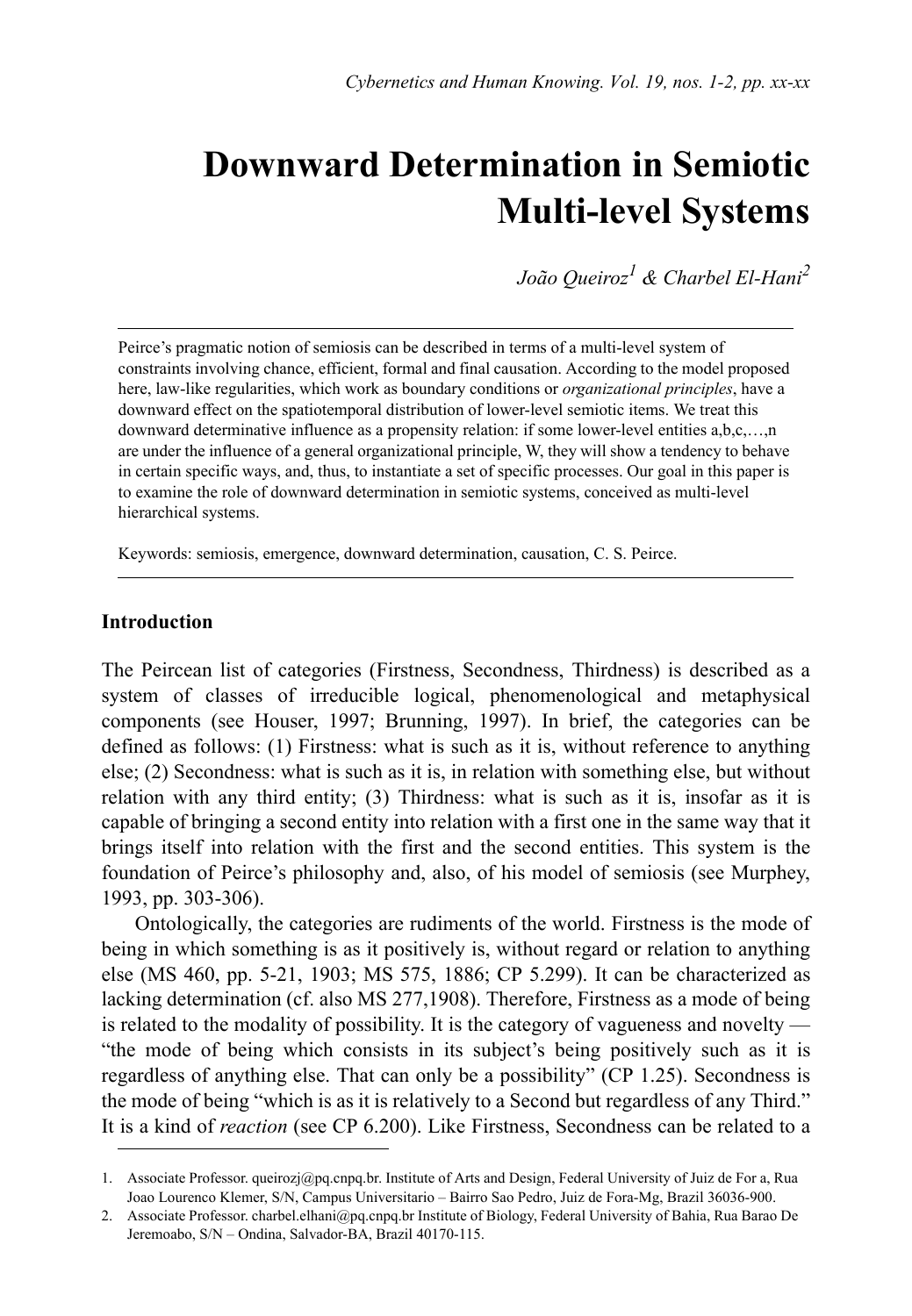modality, namely, the modality of actuality (Parker, 1998; CP 6.455). The actuality of a thing is simply its occurrence. Rephrased, actuality is the realization of a possibility, without thereby making reference to something larger, be that a general law or an interpretation. Peirce considered "the idea of any dyadic relation not involving any third as an idea of secondness" (CP 8.330). Thirdness is the category of mediation, habit, generality, and conceptualization (CP 1.340). The example par excellence is Peirce's semiotic process (semiosis) in which a sign is related to an object by mediation through an interpretant.

We are mostly interested here in one particular question: What kind of determinative relations are operating when different levels of description of complex semiotic processes are taken into account? We have preliminarily addressed this topic in another paper (Queiroz & El-Hani, 2006a). Here, we will expand on the issue, considering how semiosis can be described in terms of a hierarchical multi-level system of constraints involving chance, efficient, formal and final causation.

Briefly, causality involves, based on Peirce's theory of categories, three different classes of causal relations. Any act of causation involves an efficient and a final component (general types). Final causes are general types, or general potentialities, determining processes of efficient causation. The efficient aspect lies in the fact that each event is determined by the previous event (by efficient cause) through mechanisms categorically described as secondness. At the same time, each event is part of a chain with a tendency, which is determined by the final cause of the process. This tendency is a habit which develops in the course of natural processes.

Semiosis is, according to several authors (e.g., Short, 2007; Pape, 1993, p. 593), the most general description of the internal structure of final causality. As efficient causation is a dyadic relation between two events, final causation is an irreducible triadic relation that connects, by the mediation of a general possibility, two facts. (Notice that a final state is not conceived in this case as a static final point, but as a general possibility.) Efficient causation is exemplified by blind compulsive relation between two events (Secondness). As an important component of Peirce's evolutionary thought, final causation evolves (developmental teleology, see EP1:313). Peircean kinds are of the nature of habit; and habits changes. Consequently, one of the objections against natural classes, the claim that they are untenable for being related to immutable essences, does not hold for Peirce's position.

According to Peirce, any description of semiosis should necessarily treat it as a relation constituted by three irreducibly connected terms (sign-object-interpretant, S-O-I), which are its minimal constitutive parts (CP 5.484; EP2:171). Peirce also defines a sign as a medium for the communication of a form or habit embodied in the object to the interpretant, so as to constrain (in general) the interpretant as a sign or (in biological systems) the interpreter's behavior (De Tienne, 2003; Hulswit, 2001; Bergman, 2000, 2009). The notion of semiosis as form communicated from the object to the interpreter through the mediation of the sign allows us to conceive meaning in a telic, processual, non-substantive way, as a constraining factor of possible patterns of interpretative behavior through habit and change of habit.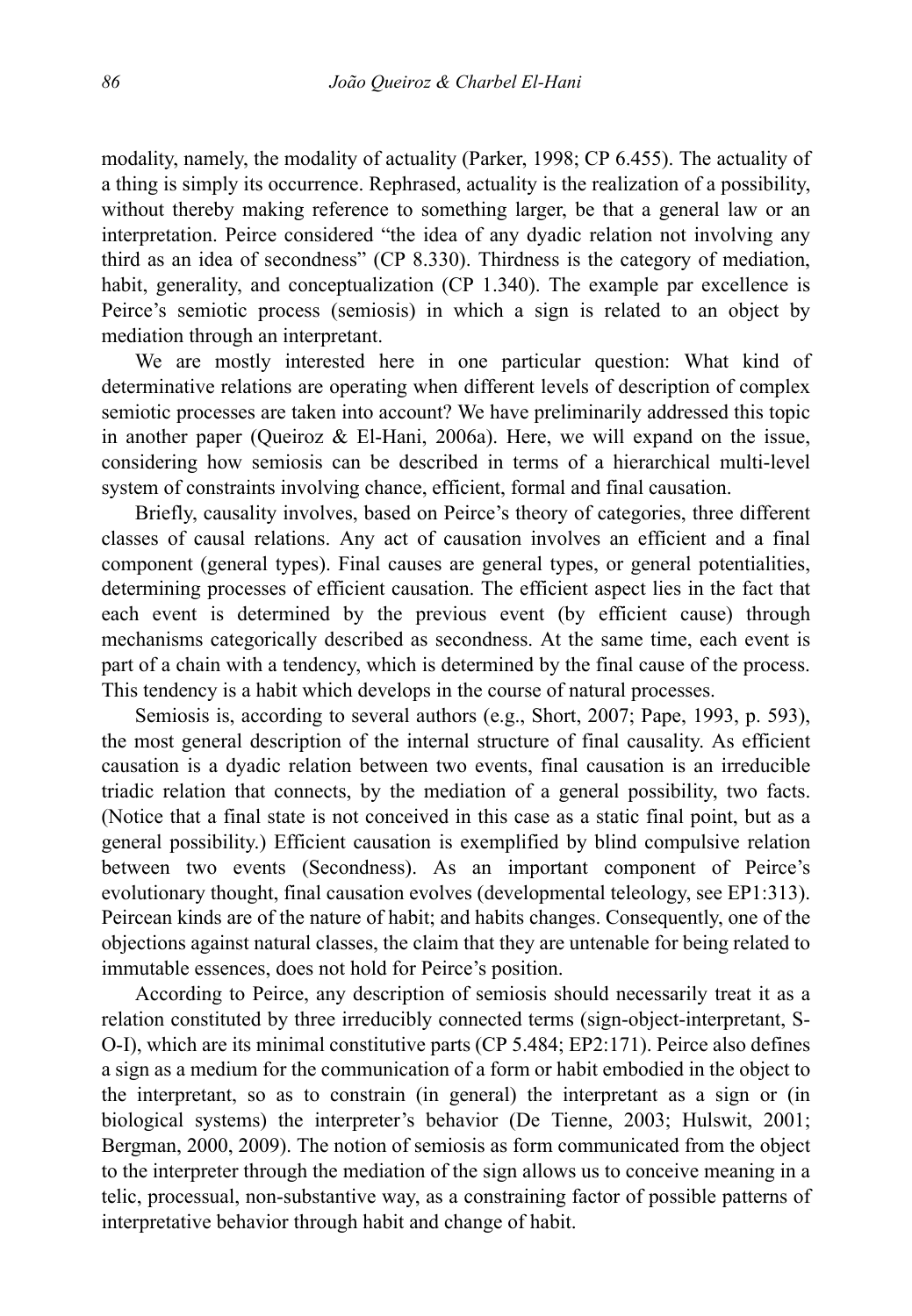In our description of semiosis, this process is modeled in terms of a multilayered system, with micro-structural functional entities at the bottom and with higher-level processes (such as webs of signs) being mereologically composed of these lower-level entities. But can the large-scale patterns (of semiosis) determine the local interactions that generated them? Is there an influence that downwardly percolates from the web of signs to its parts (as instantiated in the triadic relation S-O-I)? According to our model, law-like regularities, which work as boundary conditions or *organizational principles*, have a downward effect on the spatiotemporal distribution of lower-level items. Then, the following question should be posed: What kind of relation we identify between this downward determination and Peircean categorically oriented forms of causation?

In order to tackle this question, we will first consider how Emmeche and colleagues (2000) address two viable candidates for a scientifically-compatible account of downward causation, and, then, we will move to a formulation of a different account of the determinative influence of wholes over parts, in terms of downward determination.

## **Downward Determination and Peirce's Categories**

Emmeche and colleagues (2000) identified three versions of downward causation (DC), each making use of a particular way of interpreting the causal mode (or modes) at stake: strong, medium, and weak DC. Strong DC interprets the causal influence of a whole over its parts as a case of efficient causation, in such a manner that it implies substance dualism. Consequently, it is an untenable interpretation of DC if we intend to formulate this notion within a scientific framework.

Emmeche and colleagues (2000) emphasize, then, that there are only two viable candidates for a scientifically-compatible account of DC: medium and weak DC. They are both related to an interpretation of DC as a case of synchronic formal causation, as Vieira and El-Hani (2008) discuss.

We can summarize the key points in Emmeche and colleagues' arguments for medium DC as follows: (i) a higher-level entity comes into being through the realization of one amongst several possible lower-level states. (ii) In this process, the previous states of the higher level operate as a "factor of selection" (Emmeche et al., 2000, p. 24) for the lower-level states. (iii) The idea of a factor of selection can be made more precise by employing the concept of boundary conditions, introduced by Polanyi (1968) in the context of biology, particularly in the sense that higher-level entities are boundary conditions for the activity of lower levels, constraining which higher-level phenomenon will result from a given lower-level state. (iv) Constraints can be interpreted in terms of the characterization of a higher level in terms of organizational principles—law-like regularities—that have a downward effect on the distribution of lower-level events and substances. (v) Medium DC is committed to the thesis of "constitutive irreductionism" (Emmeche et al., p. 16), namely, the idea that even though higher-level systems are ontologically constituted by lower-level entities, the higher level cannot be reduced to the form or organization of the constituents. (vi)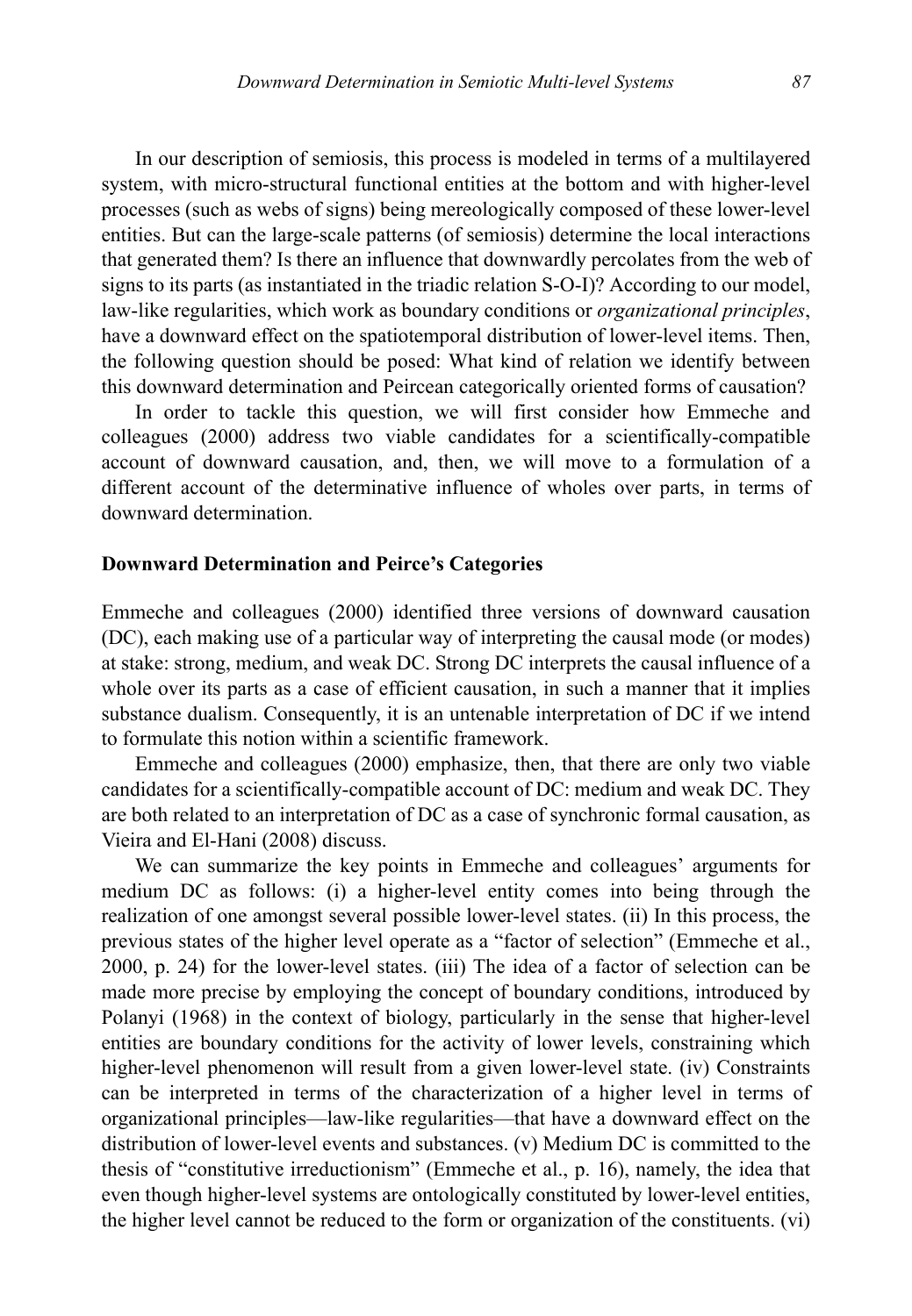Rather, the higher level must be said to "constitute its own *substance* and not merely to consist of its lower-level constituents" (p. 16, emphasis in the original), or, else, a higher-level entity should be regarded as a "real substantial phenomenon in its own right' (Emmeche et al., p. 23). (vii) This interpretation of DC may assume either a thesis they call "formal realism of levels" (p. 16), stating that the structure, organization or form of an entity is an objectively existent feature of it, which is irreducible to lower-level forms or substances, or a thesis designated as "substantial realism of levels" (p. 16), claiming that a higher-level entity is defined by a 'substantial difference' from lower-level entities. Thus, an important difference between medium and strong DC seems to lie in the necessary commitment of the latter to the thesis of a "substantial realism of levels" (p. 16). Another difference highlighted by Emmeche and colleagues (2000, p. 25) is that "medium DC does not involve the idea of a strict 'efficient' temporal causality from an independent higher level to a lower one."

In turn, Emmeche and colleagues' (2000) treatment of weak DC can be summarized in terms of the following arguments: (i) in the weak version, DC is interpreted in terms of a "formal realism of levels" and a "constitutive reductionism" (Emmeche et al., 2000, p. 16), the idea that a higher-level entity ontologically consists of lower-level entities organized in a certain way. (ii) Higher-level forms or organization are irreducible to the lower level, but the higher level is not a *real substantial phenomenon*, that is, it does not add any substance to the entities at the lower level. (iii) In contrast to the medium version, weak DC does not admit the interpretation of boundary conditions as constraints. (iv) If we employ phase-space terminology, we can explain weak DC as the conception of higher-level entities as attractors for the dynamics of lower levels. Accordingly, the higher level is thought of as being characterized by formal causes of the self-organization of constituents at a lower level. (v) The relative stability of an attractor is taken to be identical to the downward *governing* of lower-level entities, that is, the attractor functions as a whole at a higher level affecting the processes that constitute it. (vi) The attractor also functions as a whole in another sense of the word, given that it is a general type, of which the single phase-space points in its basin are tokens.

For the sake of our arguments, we will initially work with an interpretation which comes close to medium DC by interpreting boundary conditions as constraints, but, at the same time, departs from it, by rejecting constitutive irreductionism. It also comes close, thus, to weak DC. We will not try, however, to classify our account in terms of Emmeche and colleagues' typology. We will rather concentrate on explaining how we will conceive here the relationship between DC and constraints, and, subsequently, we will move to a reformulation of our arguments in terms of downward determination rather than causation.

In order to do so, we will begin by considering that, when lower-level entities are composing a higher-level system, the set of possible relations among them is constrained, as the system causes its components to have a much more ordered distribution in spacetime than they would have in its absence. This is true in the case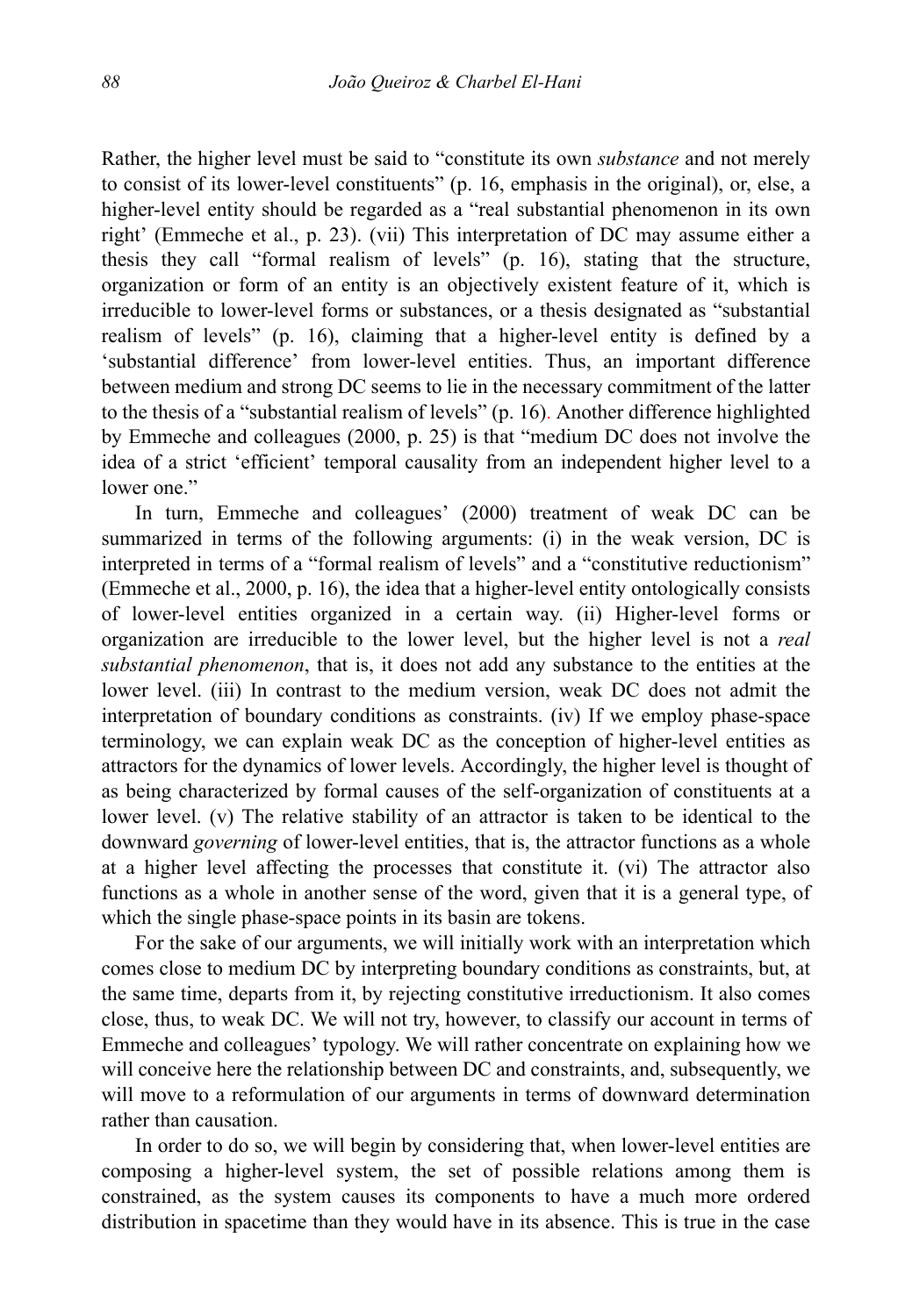of both entities and processes, since processes also make the elements involved in them assume a particular distribution in spacetime.

We can take a first step, then, towards explaining why the same lower-level entity can show different behaviors depending on the higher-level system it is part of. The parts are, so as to say, enslaved by a particular pattern of constraints on their relations, which is characteristic of systems of a given kind (supposing a consistent typology of kinds of systems).

The causes in DC can be treated, in these terms, as higher-level general organizational principles which constrain particular lower-level processes (the effect amounts to such constraint), given that the particular relations the parts of a system of a given kind can be engaged in depend on how the system's structures and processes are organized. In this framework, DC can be interpreted as a formal cause by recasting the notion of higher-level constraints (or constraining conditions), much discussed in works about the nature of complex systems (e.g., Salthe, 1985), in terms of Aristotle's set of causal concepts (see Emmeche et al., 2000; El-Hani & Emmeche, 2000). As Emmeche and colleagues (2000) argue, the notion of boundary conditions can be used for characterizing these higher-level constraints (see also Van Gulick, 1993). The (higher-level) constraining conditions are closely related to the higher level organizational principles, which restrain the activity of the components at the lower level, selecting among the set of states that could be realized by the lower level that one which will be actually realized at a given time *t*. But can we reconcile this interpretation with Peirce's theory of categories, which entails, as we saw above, three classes of causal relations?

For the purpose of answering this question, we will consider a multilayered model including three levels (a lower, a focal, and a higher level), and we will examine how they can match both Peirce's categories and the above interpretation of causation. In the domain of Firstness, we find a set of potential causal relations at the lower level, which can constitute a particular set of processes at the focal level. It is the emergence of these focal-level processes that we are interested in explaining. In this case, we have a good agreement between Peirce's categories, since Firstness is the category of possibility (CP 1.25), and the account of causation discussed here. The process which will emerge at the focal level is among a set of processes made possible by the microstructure of a given kind of system. If we consider, for instance, the cell as the focal level, we will speak about the molecular constituents of the cell as establishing a potential space of interactions which can give rise to a particular set of processes at the cell level. The molecular level establishes possibilities to cellular processes, and this is in agreement with Peirce's category of Firstness, when applied to a theory of causation.

It is interesting to notice that the cellular (focal-level) processes are also constrained by the lower-level components, since they cannot realize any imaginable process at the focal level. These constraints entail that lower-level possibilities are part of the explanation of the emergence of focal-level processes. Furthermore, when the focal-level process is actualized and we intend to explain it, we need to consider the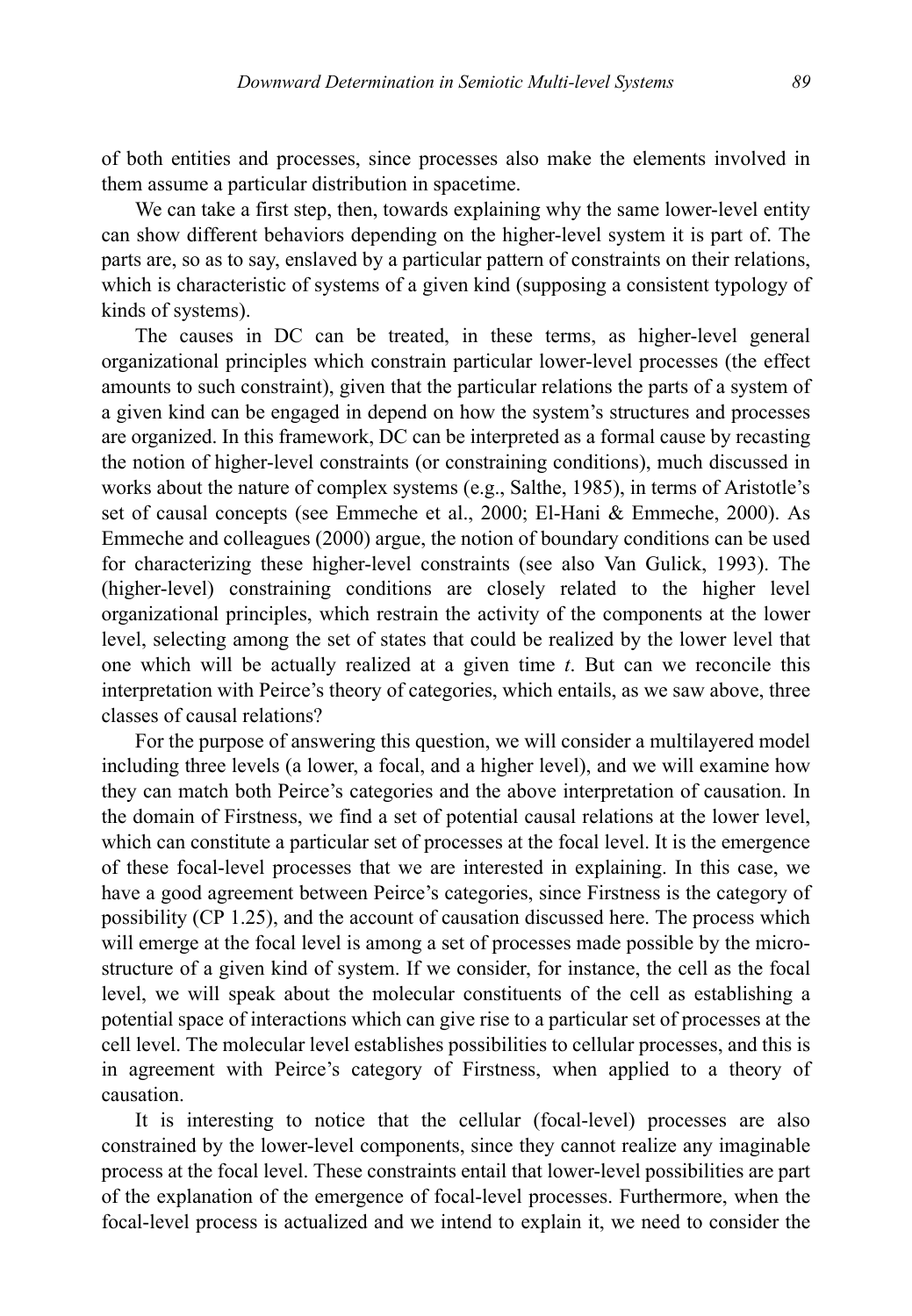lower level as providing essential elements to build a model of the mechanism that realizes the process at stake.<sup>3</sup> It is at the lower level that we find the componential aspect of the model, namely, the working components involved in the emergence of the process (which amounts to the phenomenal aspect, what the mechanism does, the process into which it is involved). It is at the focal level, however, that we find the (efficient) causal aspect, related to the actions and interactions of the components, when actualized. However, as it will become clearer as we go on with the argument, we cannot really understand the componential and causal aspects by focusing on the lower and focal level alone.

The missing element in the above explanation concerns the regulatory actions of higher-level entities and processes over the focal and lower levels. Regulation is often described in biology merely at the lower level. Consider, for instance, the typical account of enzyme regulation as the consequence of the interaction between an allosteric molecule and the enzyme. In such an account, regulation seems to take place at the lower level, with no involvement of higher-level processes. However, if we ask why the allosteric molecule involved in the regulation is present when and where it is, we will typically have to consider the influence of the context in which the enzyme is operating, both cellular and supracellular, crucially involving semiotic processes such as those that take a part in cell signaling. Thus, to explain enzyme regulation only at the molecular level is like explaining a subject's indexical (deitic) action by pointing out only to its finger or hand. Obviously, the cognitive system, body, and the context of the action should be also taken into account in the explanation (see Tomasello, 2008). The finger or hand is just the final effector of the act. The same is the case with enzyme regulation. The allosteric molecule is like the finger of the process, but if we want to understand regulation we will have to consider the higher levels which constrain lower-level (in the example, molecular) processes in such a manner that the molecular interaction at stake occurs.

This means that causal processes necessarily involve higher-level constraints, which enslave the components to a given spatiotemporal configuration, which makes it more likely that certain processes emerge at the focal level. These focal-level processes, in turn, show a tendency of progressing toward some final state, realizing some end. There is no necessity of appealing here to problematic or scientificallyincompatible notions, such as that of a designer establishing the means-ends relationship involved in processes, or that of reverse causes, inverting the temporal order of efficient causal relationships. It is enough—and, we think, much more consistent—just to propose, as Peirce did, that nature tends to acquire habits, or, to put it differently, that the evolution of natural systems tends towards the emergence of regularities in the domain of processes. Thus, processes tend to instantiate final states—conceived as general possibilities rather than static final points—as a consequence of their evolution. In the end, this is, indeed, what makes it possible to explain them, through our theories and models. Nothing more is needed – we think –

<sup>3.</sup> We are using here Craver and Bechtel's (2006) account of models of mechanism.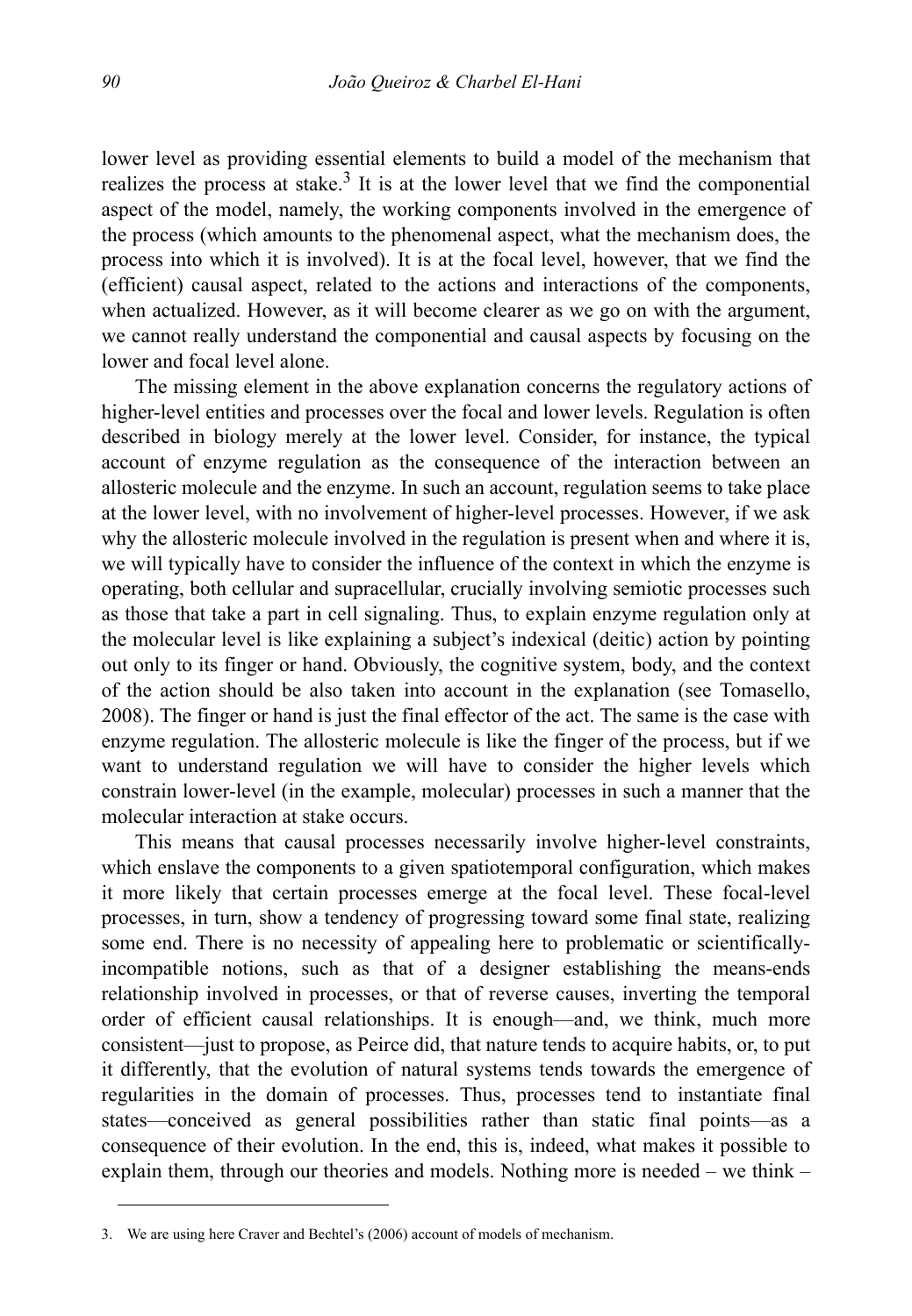to capture the meaning of final causality here. After all, in Peirce's thinking, final causation evolves, he speaks of a *developmental teleology* (EP1:313), which is naturalized to the extent that it has the nature of habit, and habits are not designed; rather, they evolve, they change through history.

Notice that we appealed, above, to two concepts that Peirce considers in his account, form (by considering spatiotemporal configuration) and finality. As we argued above, final causes are conceived, in a Peircean account of causation, as general types, or general potentialities which determine processes of efficient causation. Efficient causes, in turn, are modeled as instances of Secondness. This causal mode is located, in our multilayered explanation, at the focal level, in relation to steps embedded in a process realized by lower-level potentialities, which are, also, enslaved by the tendency of the process itself. Each efficient causal event is part of a chain with a tendency, which is determined by the final cause of the process. Final causality is, thus, instantiated at the focal level, but as a result of the history of evolution of the process, involving also the higher level, since evolution entails the relationship between natural systems/processes and their contexts. This entanglement of focal and higher levels in final causality means that this causality shows the nature of Thirdness. It can be seen as an irreducible triadic relation that connects, by the mediation of a general possibility, two or more (efficient) events, even though it is at the development of a focal-level process that a final, end state will be reached, not as a static telos, but as a general possibility (which, sometimes, simply does not happen the end state can be omitted, the process can fail). Efficient causes are, obviously, about things acting on each other, brute action, but this action never takes place in isolation, but only within processes. In the end, we can see that all categories are interwoven in a single model, with Thirdness playing a central explanatory role, since it is related to habit, generality, and is put into action in all explanations of the emergence of processes, since it concerns what in all probability would be, given a certain set of conditions.

What we need now is to consider how DC interpreted as a formal cause can be introduced in this scheme. It seems to us that the very fact that focal-level processes tend towards certain ends must be explained by their embedment into a higher-level spatiotemporal configuration, considering not only this configuration synchronically, at a given slice of time, but also diachronically, that is, how this configuration evolved through time and how it went on enslaving lower-level components, constraining their possible interactions into a more limited repertoire. It is because this repertoire is more limited than it would be, if we considered only lower-level components, that focallevel processes showing tendencies, habits, regularities can appear. Final states, end states, functions emerge at the level of the components because higher-level constraints make these components have much more ordered configurations in spacetime than they would have by themselves. These formal constraints are, thus, higher-level and show the nature of Thirdness, since they are also habitual and general.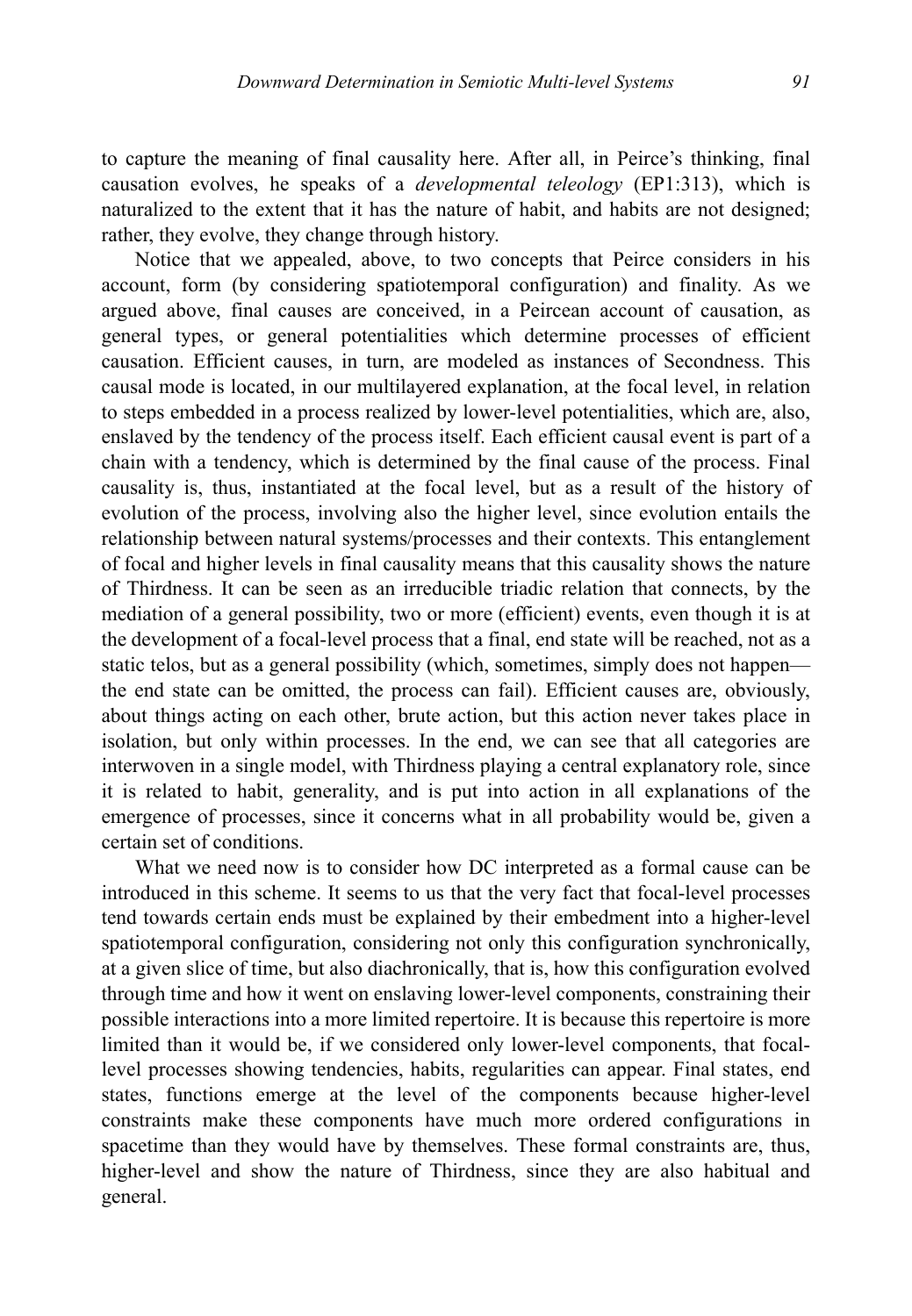Hulswit (2006) argued that most of the discussions about DC do not really refer to causation, but rather to downward explanation or determination. He correctly pointed out that the meanings usually ascribed to the supposedly causal influence of the higher on the lower level are not clearly related to our intuitive use of the verb *to cause* (in the sense of bringing about). We explored in previous works his remarks to the effect that, although verbs usually related to the causing activity of a higher level in DC, such as *to restrain*, *to select*, *to organize*, *to structure*, *to determine*, and so forth, may be understood as being related to causing, they are not equivalent to causing, in the modern sense. If we accept this line of reasoning, it will be an important task to try to understand what is the relationship between such activities ascribed to the higher level and causing, so as to illuminate a pathway to a reinterpretation of DC (see El-Hani & Queiroz, 2005; Vieira & El-Hani, 2008).

It seems to us that the important relationship here lies in the fact that in considering either DC or ordinary, efficient causation, we are dealing with some kind of determination. As Hulswit (2006) stresses, the main difference between *determining* and *causing* is that the former primarily involves necessitation (in the sense of it could not be otherwise) while the latter primarily involves the idea of bringing about. We suggested, then, that we should move from a notion of downward causation to one of downward (formal) determination (El-Hani & Queiroz, 2005; Vieira & El-Hani, 2008). Instead of proposing that an understanding of the influence of wholes over parts demands causal categories other than efficient causation, we will rather claim that such an understanding requires other kinds of determination than just causation. For the sake of our arguments, consider, first, that most of the debates about DC are really about determination or explanation rather than causation. Second, that efficient causes are typically regarded as individuals (usually events, facts, or substances), and downward causes are more properly interpreted as general, law-like organizational principles. Third, causes are not the only sort of determining factors in the world and it is largely accepted in other current philosophical debates the introduction of non-causal determinative relations. For instance, a similar move has been made in the case of another determinative but mereological relation, namely, physical realization (and, consequently, supervenience), which cannot be properly accounted for as causal (see, e.g., Kim, 1993).

However, the idea of downward determination (DD) should be formulated in a consistent manner. If we intend to develop a theory about DD, we should answer the following two questions: (i) What sorts of things are said to be determining and determined in a case of DD? (ii) What is the meaning of *determining* in DD?

In our account, a higher-level organizational pattern, interpreted as a general principle, is the determiner, while lower-level particular processes are determined. DD does not have a causal nature in the sense that it does not concern productive events, which bring about an effect. Rather, the relation at stake is not productive, but constraining, it does not bring about effects, but regulates cause-and-effect, lowerlevel relations so that some are realized, some are not, at any given time and space.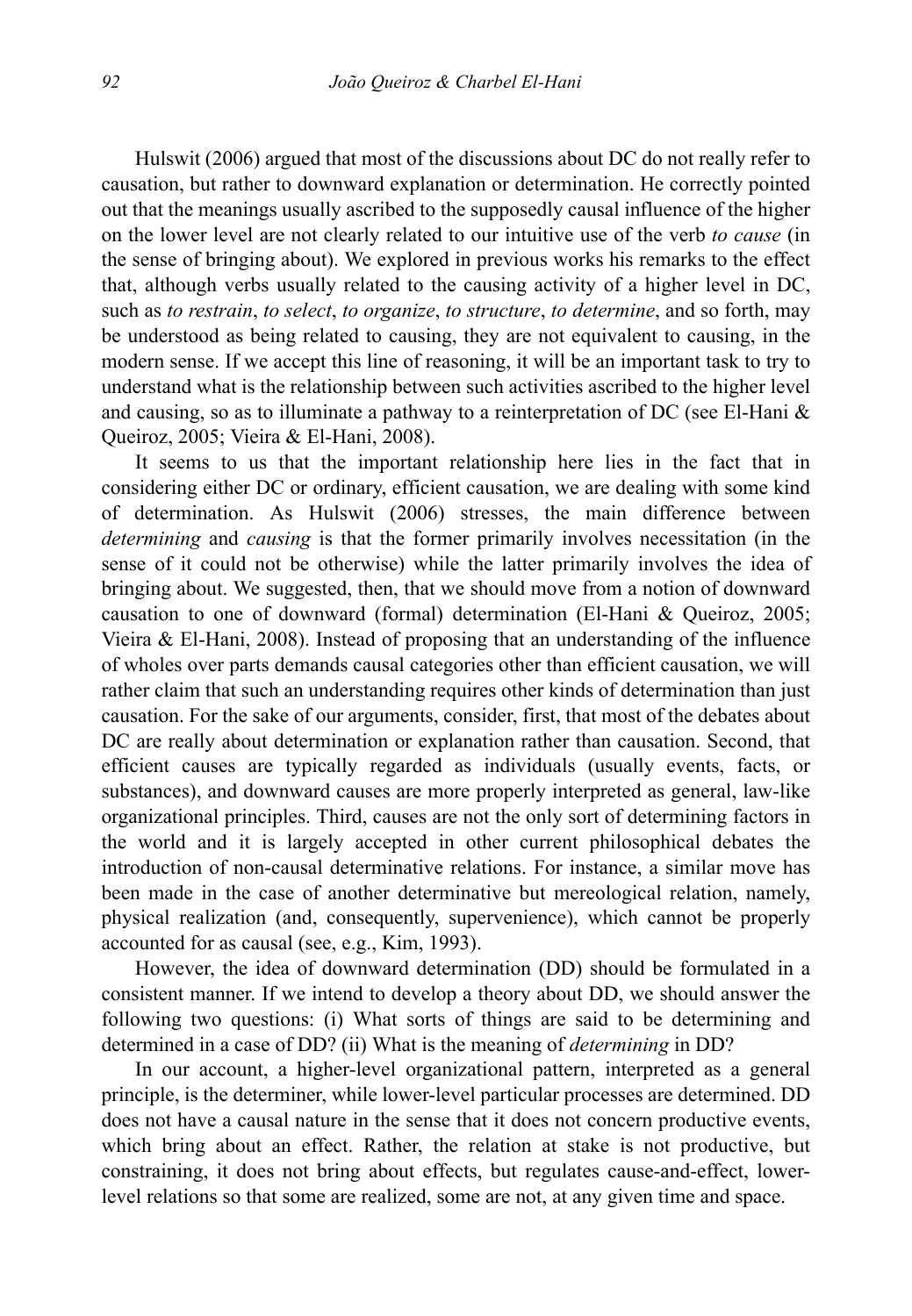As we saw above, a key idea in our account is that the relations between the components at the lower level of a given system, which instantiates a token of a given type of structure, are constrained by the organizational, regulatory influence of this structure. From this idea, we argue that a determinative relation holds between higherlevel organizational principles and particular processes at the lower level, which can be treated, in order to allow for statistical relationships between organizational principles and processes, as a propensity relation:

If some lower-level entities a,b,c,…,n are under the influence of a general organizational principle, W, they will show a tendency to behave in certain specific ways, and, thus, to instantiate a set of specific processes. The determining influence in this case is from a higher-level general organizational principle on particular lower-level processes, and can be framed as follows: if  $a, b, c, \ldots, n$  are under the influence of W, then they will show a tendency, a disposition, to instantiate process p or a set of processes {P}. (Vieira & El-Hani, 2008, p. 129)

DD is treated, thus, as a *would be tendency*, a relation leading to a higher likelihood that a given process or set of processes will happen, and it can be clearly taken, in terms of Peirce's categories, as an instance of Thirdness, that is, of what in all probability would be, given a certain set of conditions.

We can see in a clearer way, then, that DD involves both final and formal modes of explanation (each showing the nature of Thirdness). If we now recast our argument above speaking about modes of determination (ontologically) and modes of explanation (epistemologically), and avoiding the framing of the argument in terms of causal modes, we will have: efficient causes as events embedded in focal-level processes (Secondness); potentialities of emergence of efficient causal events at the lower level (Firstness); and formal and final determination at the higher-level (with final determination being instantiated at the focal level, when the process tends towards an end state) (Thirdness).

If we now briefly come back to Craver and Bechtel's (2006) account of mechanisms, formal and final determination are involved in the organizational aspect of a model of mechanism. The organizational aspect concerns the spatiotemporal organization of the components and their causal relations, in such a manner that the phenomenon at stake (as grasped by the phenomenal aspect) is produced. This spatiotemporal organization includes the relative locations and times, shapes, sizes, orientations, connections, and boundaries of the mechanism's components. It is clear, then, that we cannot understand the componential aspect of the model, the components involved in the emergence of the process, and the (efficient) causal aspect, the actions and interactions of the components, without a higher-level account of the spatiotemporal organization of the system at stake and the tendencies instantiated in their processes, as a consequence of its evolution. Final and formal modes of explanation are necessary to any model of mechanism. Thus, models of mechanisms cannot be framed only in lower-level terms; rather, they need multilayered models, as the one proposed here. This can be seen as an outcome of DD, as explained here: the focal-level processes that account for the emergence of the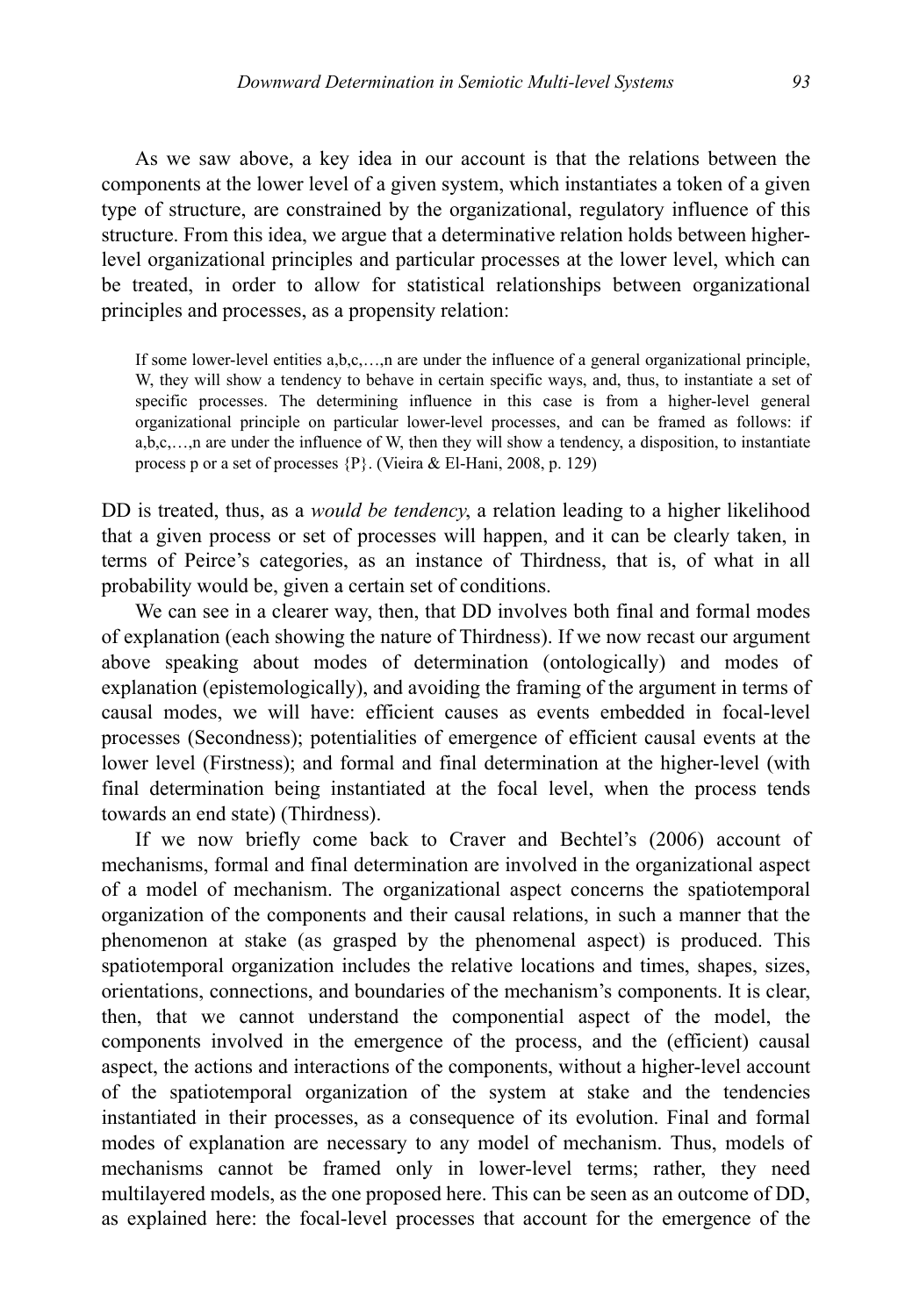phenomenon produced by the mechanism are realized due to a disposition of lowerlevel entities  $a,b,c,...,n$  of instantiating a process p or a set of processes  $\{P\}$  when they are under the influence of a general organizational principle, W, grasped by the organizational aspect of the mechanism model.

#### **Can We Describe Any Sort of Downward Determination in Semiosis?**

S. Salthe's (1985) *hierarchical structuralism* provides one of the fundamental grounds for the account presented in the previous section in order to examine how Peirce's categories might be introduced in our interpretation of downward determination. We previously Salthe's approach to explain the emergence of semiosis in semiotic systems (Queiroz & El-Hani, 2006a, 2006b; El-Hani et al., 2009). According to our model (figure 1), semiosis is conceived as a systemic process at a focal level, in which chains of triads (S-O-I) are instantiated as a result of the interaction between potentialities established by a micro-semiotic level (initiating conditions) and the regulatory, selective influence of a macro-semiotic level (boundary conditions). Both the lower and the higher levels have constraining influences over the dynamics of the entities and/or processes at the focal level. These constraints allow us to explain the emergence of entities or processes at the focal level. At the lower level, the constraining conditions amount to the potentialities or initiating conditions (Firstness) for the emergent process (as composed by efficient causal events at the focal level [Secondness]), while constraints at the higher level are related to the role of a (selective/regulatory) environment played by the entities at this level, establishing the boundary conditions that coordinate or regulate the dynamics at the focal level. The regulation of a focal-level process by higherlevel boundary conditions is interpreted here as a kind of selective process, which operates by downwardly determining (in the sense described above) processes at the focal level. As explained above, the higher level has a formal and final determinative influence over processes at the focal level, so that they tend towards some (evolving) end state (Thirdness).

The micro-semiotic level concerns relations of determination that may take place within each triad S-O-I. These relations provide the way the elements in a triad are arranged in semiosis. According to Peirce, the interpretant is determined by the object through the mediation of the sign (I is determined by O through S) (MS 318, p. 81). This is a result from two determinative relations: the determination of the sign by the object relatively to the interpretant (O determines S relatively to I), and the determination of the interpretant by the sign relatively to the object (S determines I relatively to O). At the macro-semiotic level, we should consider networks of chains of triads which embed the semiotic process at the focal level. Focal-level semiosis will emerge (as a process) through the interaction between micro- and macro-semiotic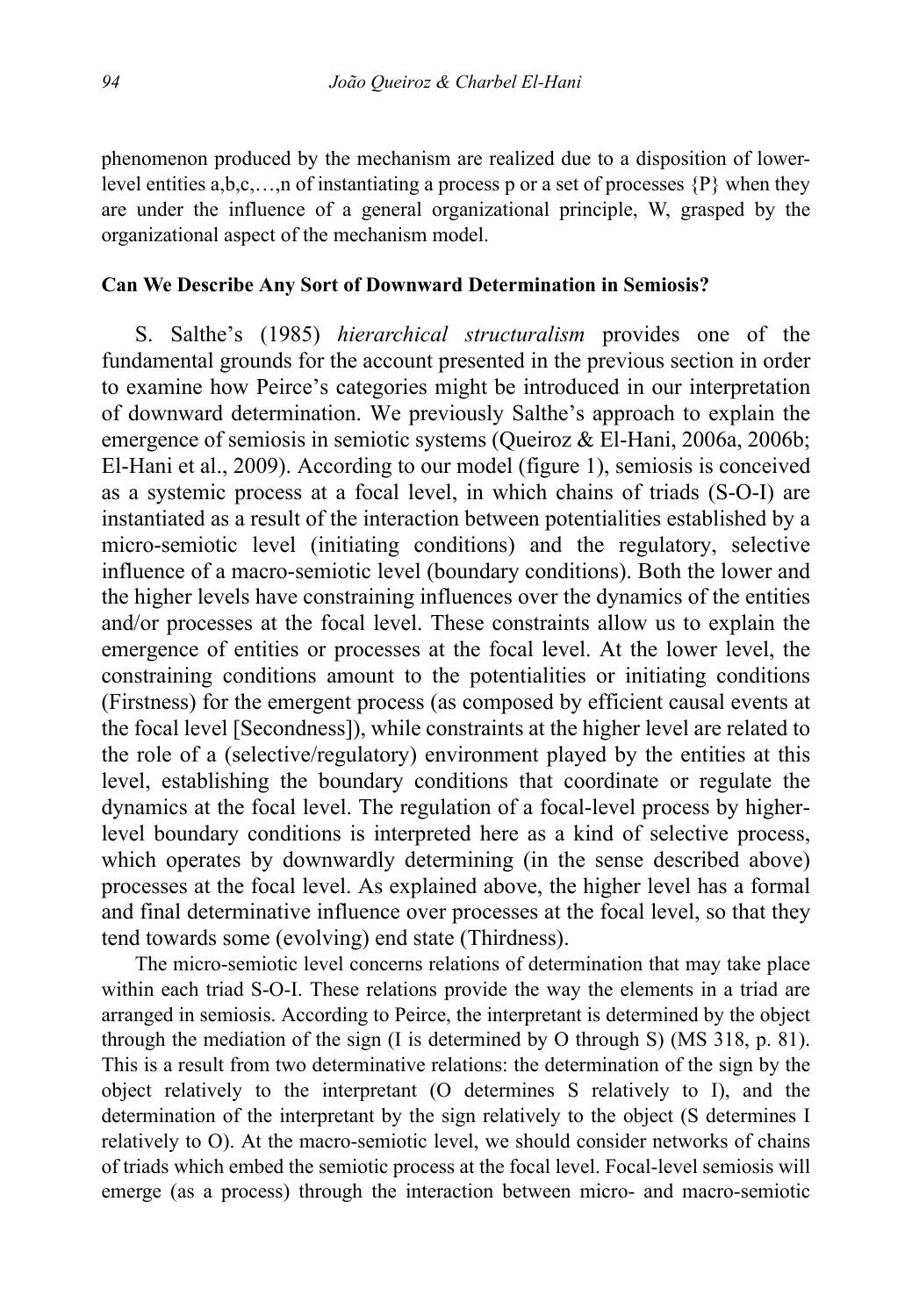processes, that is, between the relations of determination within each triad and the embedment of each individual chain in a whole network of sign processes.

We consider a whole set W of potential determinative relations between these three elements (S, O, I), which can generate a set of potential triads. These triads cannot be determined, however, by the micro-semiotic level, which establishes only the initiating conditions for chains of triads at the focal level. To fix a chain of triads, and, consequently, the individual triads which are defined within its context, boundary conditions established by the macro-semiotic level should also play their selective/ regulatory role, which is required for the actualization of potential chains of triads. After all, according to this model, chains of triads are actualized at the focal level by a selection of those triads that will be effectively actualized amongst those potentially engendered at the micro-semiotic level. A triad  $t_i = (S_i, O_i, I_i)$  cannot be defined atomistically, in isolation, but only when embedded within higher-level structures and/ or processes, including both chains of triads  $T = \{..., t_{i-1}, t_i, t_{i+1}, ...\}$  and networks of chains of triads ST =  ${T_1, T_2, T_3,..., T_n}$ .<sup>4</sup>

Considering the dynamics of semiotic processes at the focal level, we can say that their temporal evolution is determined by events of actualization of potential chains of triads and potential triads. Triads are actualized, realizing a specific chain at the focal level, through the operation of two constraints. First, potential determinative relations (initiating conditions) at the micro-semiotic level constrain the universe of potential chains of triads, given that the whole set W of possible determinative relations between potential signs, objects, and interpretants is always smaller than the universe U of all potentially existent triads. That is, given the initiating conditions established at the micro-semiotic level, a given chain of triads realized at time *t* will be among the elements of a set  $W = U - x$  of potential chains of triads that might be actualized at *t*. Then, a second kind of constraint acts on the set W, namely, boundary conditions established by the macro-semiotic level, in the context of which a given chain of triads will be effectively realized. The boundary conditions will select, among all the potential chains of triads which could be realized from the set W of potential determinative relations S-O-I, a specific chain  $T_i = \{..., t_{i-1}, t_i, t_{i+1},...\}$  to be actualized at *t*.

<sup>4.</sup> It is useful to consider, also, Tomasello's (2008) discussion about how temporally-dependent higher-level structures and processes regulate deitic semiotic events. On the role of context in Peirce's model of semiosis, see Queiroz and Merrell (2006).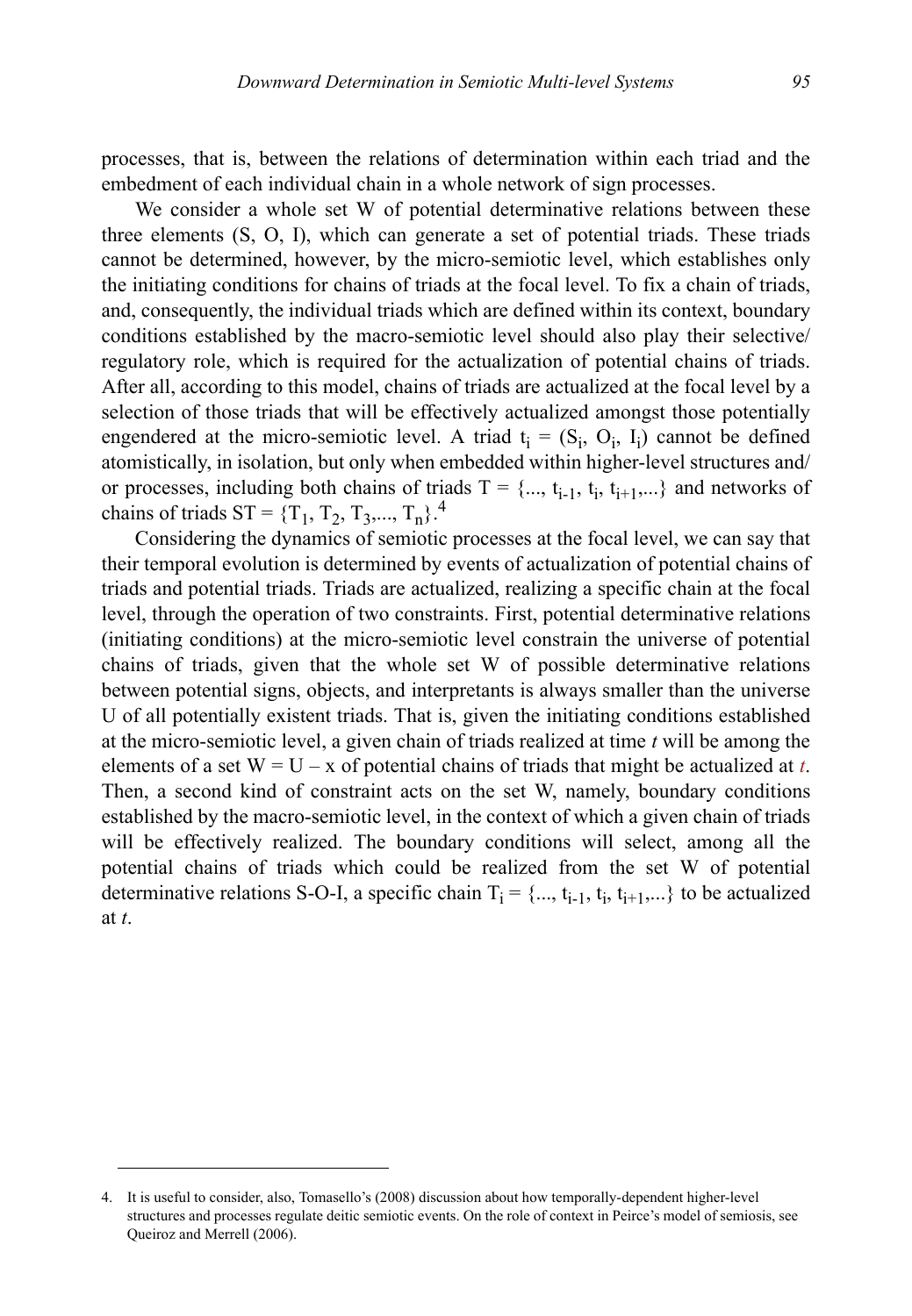

**Figure 1: A Multi-level Model of the Emergence of Semiosis**

Note: The upward arrow shows the constitutive relation from individual triads to chains of triads, corresponding to Salthe's initiating conditions, or potentialities (Firstness). The downward arrow shows selective relations from networks of chains of triads to chains of triads, corresponding to Salthe's boundary conditions (formal and final determination, Thirdness). At the focal level, a semiotic process is actualized by efficient events embedded in it, enslaved by its tendency toward some (evolving) final state, under the influence of the spatiotemporal configuration of structures and/or processes which is characteristic of a given kind of system. To understand a semiotic process, we need a mechanistic model that considers all these types of determination, alongside with a functional and a semiotic model (see El-Hani, Arnellos, & Queiroz, 2007).

## **Final Comments**

We mentioned above the example of a subject's indexical (deitic) action in order to argue that we cannot account for it by pointing out only to his or her finger or hand, without considering his or her cognitive system, body, as well as the context of the action. In this example, a pointing gesture is interpreted as a sign (index) of an object because it determines (constrain) an oriented effect on an interpreting mind. The irreducibly triadic relation S-O-I is dependent on the fact that any pointing gesture of similar nature has been interpreted as an equivalent index of an object or event to an interpreter who has experienced a similar effect (interpretant) successfully. What is important here is that the functional and semiotic nature of the terms S, O, and I is governed by semiotic specific situations. Therefore, there is a pragmatic irreducible dimension to the phenomena described, according to this model, which supposedly ensures that no explanation of it can be confined only to lower levels of description. Additionally, the role of the context is explicitly associated (according to this model) to Peirce's typology of causality. But, in relation to the nature of the relata S-O-I, there is another relevant dimension to consider. Can anything potentially act as a sign of anything else to any kind of interpretant? Probably not. Peirce was aware of the fact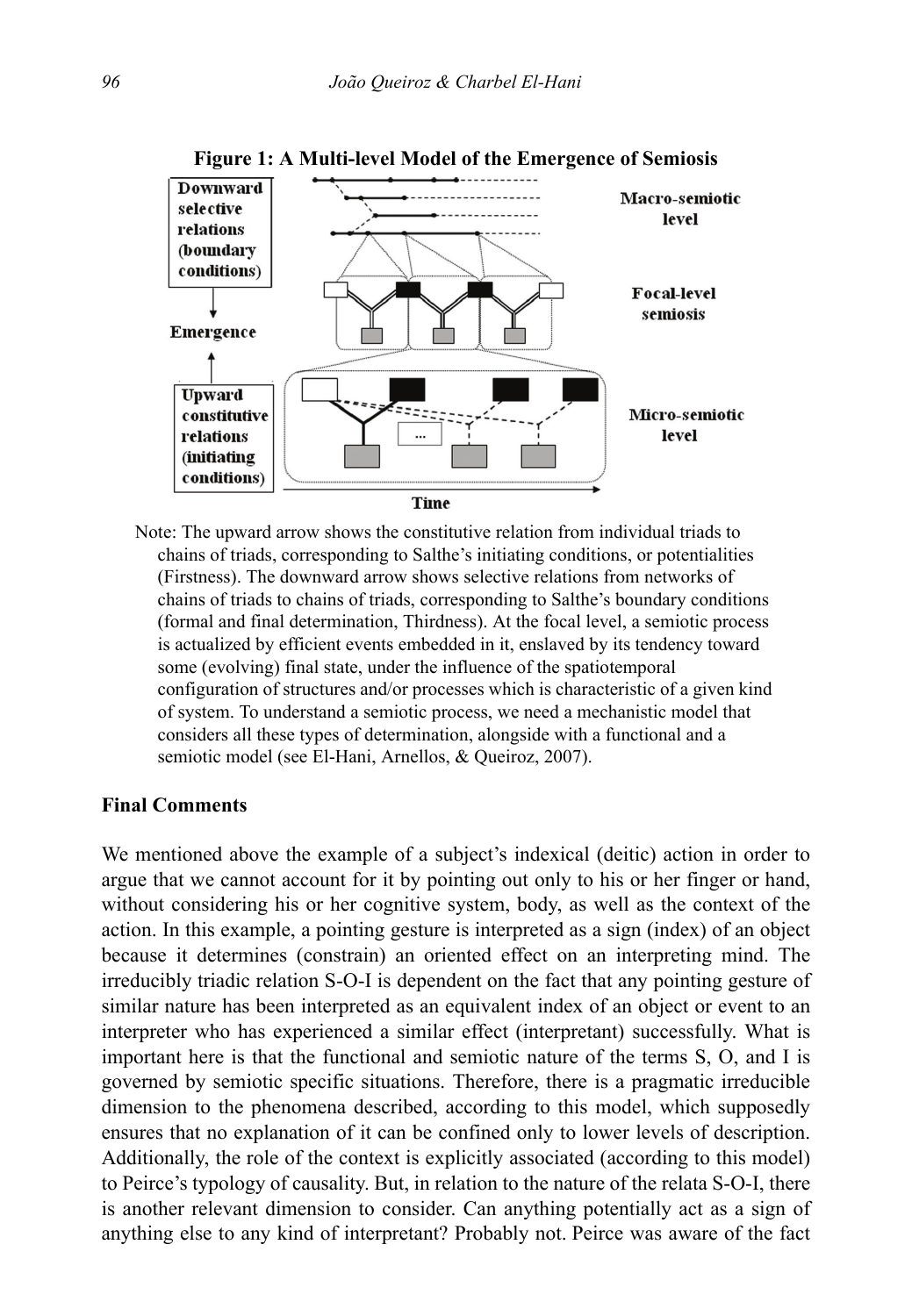that certain qualities allow specific semiotic operations. Diagrams, for instance, are the best candidates to represent spatial relations (see Stjernfelt, 2007); discrete signs accurately represent properties of compositionality and recursiveness; events that covary in spacetime are good candidates to act as indexical signs (see Queiroz & Ribeiro, 2002). This dimension is related to the characteristics that the sign has qua sign, which form the bases of its capacity, as a sign, to represent an object. The established conditions in the micro-semiotic level are coupled with specific properties that some materials have that make them likely to act as signs of certain types of objects. These specific properties are potentialities (Firstness) that can be engaged in semiotic processes, which both depend on efficient events (Secondness) and higherlevel regularities or habits, which have a downward formal and final determination over semiosis (Thirdness).

#### **Acknowledgements**

João Queiroz thanks The State of Minas Gerais Research Foundation (FAPEMIG). Charbel El-Hani thanks the Brazilian National Council for Scientific and Technological Development (CNPq) and the Foundation for the Support of Research in the State of Bahia (FAPESB).

# **References**

- Bergman, M. (2000). Reflections on the role of the communicative sign in semeiotic. *Transactions of the Charles S. Peirce Society, XXXVI* (2), 225-254.
- Bergman, M. (2009). *Peirce's philosophy of communication*. London: The Continuum International Publishing Group. Brunning, J. (1997). Genuine triads and teridentity. In N. Houser, D. Roberts, & J. Van Evra (Eds.), *Studies in the logic of Charles Sanders Peirce* (pp. 252-270). Bloomington, IN: Indiana University Press.
- Craver, C. F., & Bechtel, W. (2006). Mechanism. In S. Sarkar & J. Pfeifer (Eds.), *Philosophy of science: An encyclopedia* (pp. 469-478). New York: Routledge.
- El-Hani, C. N., & Emmeche, C. (2000). On some theoretical grounds for an organism-centered biology: Property emergence, supervenience, and downward causation. *Theory in Biosciences, 119*, 234-275.
- El-Hani, C. N., & Queiroz, J. (2005). Downward determination. *Abstracta, 1* (2), 162-192.
- El-Hani, C. N., Queiroz, J., & Emmeche, C. (2009). *Genes, information, semiosis*. Tartu: Tartu University Press.
- Emmeche, C., Køppe, S., & Stjernfelt, F. (2000). Levels, emergence and three versions of downward causation. P. B. Andersen, C. Emmeche, N. O. Finnemann & P. V. Christiansen (Eds.), *Downward causation: Minds, bodies and matter* (pp. 13-34). Aarhus: Aarhus University Press.
- Houser, N. (1997). Introduction: Peirce as a logician. In N. Houser, D. Roberts, J. Van Evra (Eds.), *Studies in the Logic of Charles Sanders Peirce* (pp. 1-22). Bloomington, IN: Indiana University Press.
- Hulswit, M. (2001). Semeiotic and the cement of the universe: A Peircean process approach to causation. *Transactions of the Charles S. Peirce Society,* XXXVII (3), 339-363.
- Hulswit, M. (2006). How causal is downward causation? *Journal for General Philosophy of Science, 36* (2), 261-287.
- Murphey, M. G. (1993). *The development of Peirce's philosophy*. Indianapolis, IN: Hackett.
- Kim, J. (1993). Supervenience and mind. New York: Cambridge University Press.
- Pape, H. (1993). Final causality in Peirce's semiotic and his classification of the sciences. *Transactions of the Charles S. Peirce Society, XXIX* (4), 581-608.
- Pape, H. (2002). What thought is for: The problematic identity of mental processes with chance events in Peirce's idealistic metaphysics. *Transactions of the Charles S. Peirce Society, XXXVIII* (1/2), 215-251.
- Parker, K. (1998). The continuity of Peirce's thought. Nashville, TN: Vanderbilt University Press.
- Peirce, C. S. (1992). *The essential Peirce. Selected philosophical writings*, Vol. 1 (N. Houser & C. Kloesel, Eds.) Vol 2 (Peirce Edition Project, Eds.). Bloomington and Indianapolis, IN: Indiana University Press. (cited as EP1: followed by page).
- Peirce, C. S. (1998). *The essential Peirce. Selected philosophical writings,* Vol. 2 (The Peirce Edition Project, Eds.). Bloomington, IN: Indiana University Press. (cited as EP2: followed by page).